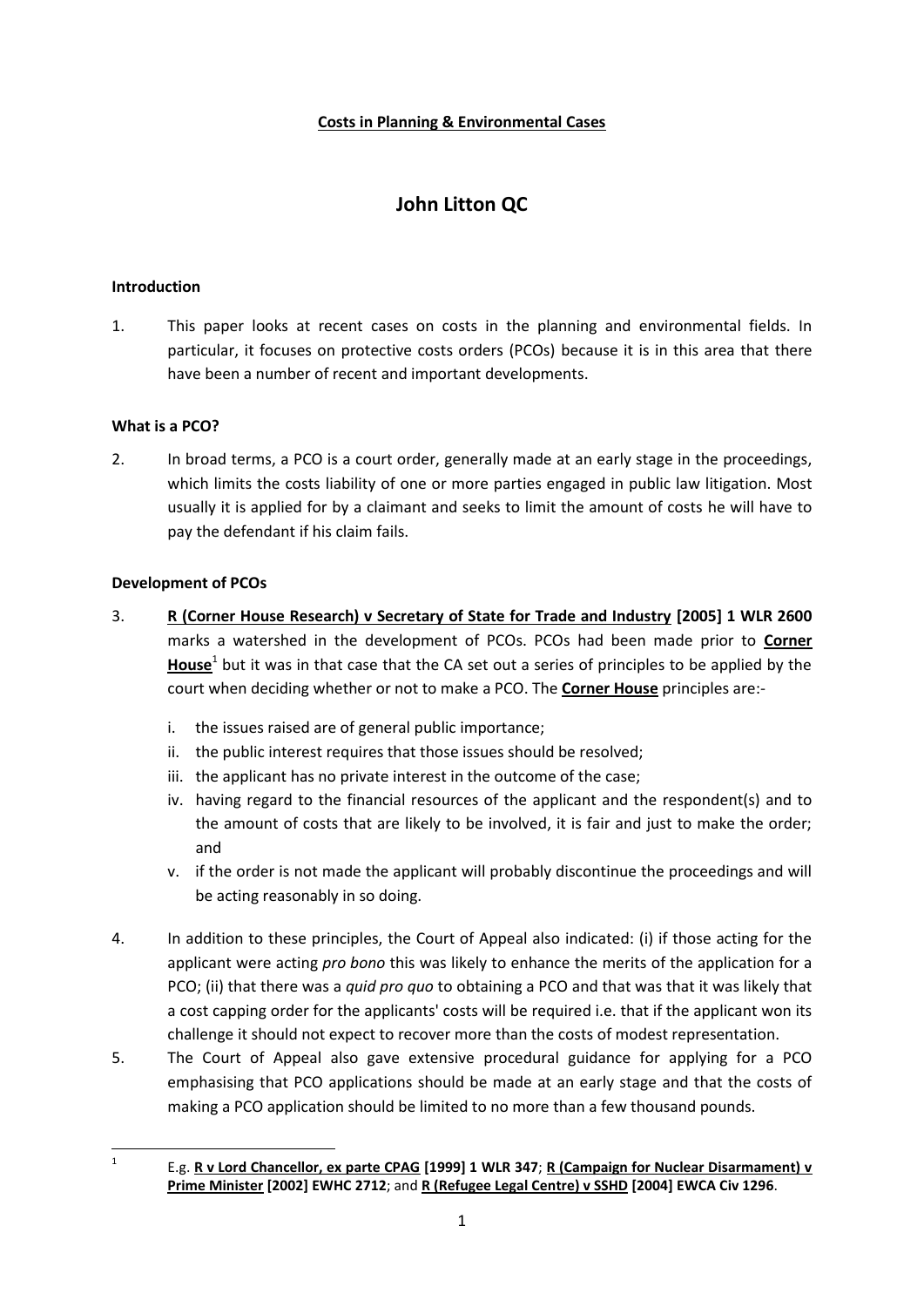6. There was disquiet following **Corner House** in relation to the public importance/interest requirements and that an applicant should not have a private interest in the outcome of the case. In a series of cases the position was reached that the **Corner House** requirement for the issues to be of public importance, which it was in the public interest to resolve, and that a claimant should have no private interest remained intact. However, the courts decided that principles were not to be read as statutory provisions and it should apply a "flexible" approach to them<sup>2</sup>.

## **The Aarhus Convention and PCOs**

- 7. Aarhus as an International Convention does not have any direct effect<sup>3</sup>. However, the parties to the Convention have established a Compliance Committee to investigate complaints. Moreover, the Article 9 requirements of the Convention as regards access to environmental justice are now incorporated into (1) the EIA Directive<sup>4</sup>; and (2) the IPPC Directive<sup>5</sup>, which do have direct effect in relation to any case within the scope of those Directives. Thus, there is now a directly enforceable right for access to justice to be "fair, equitable, timely and not prohibitively expensive".
- 8. Many of the earlier cases made reference to the Aarhus Convention and the Sullivan Report<sup>6</sup> foreshadowed that the availability of PCOs at an early stage in the proceedings could provide an important mechanism in meeting the requirements for access to justice in environmental matters to be fair, equitable, timely and not prohibitively expensive. Since then, the significance of Aarhus has gained momentum. In particular, there have been the following developments:-
	- (1) the Judgment of the ECJ on 17 July 2009 in **Commission v Ireland** (Case C-427/07);
	- (2) the Review of Civil Litigation Costs (the Jackson Review) published in December 2009;
	- (3) the August 2010 Update Report into Ensuring access to justice in environmental cases in England and Wales<sup>7</sup>;
	- (4) the Court of Appeal's judgment in **R (Garner) v Elmbridge Borough Council [2010] EWCA Civ 1006**;
	- (5) the judgment in **Coedbach Action Team Limited v Secretary of State [2010] EWHC 2312**;
	- (6) the findings of the Aarhus Convention Compliance Committee in respect of complaints ACCC/C/2008/23, ACCC/C/2008/27 & ACCC/C/2008/33; and

 $\frac{1}{2}$ See e.g. **R (Compton) v Wiltshire Primary Care Trust [2008] EWCA Civ 749**; **R (Buglife) v Thurrock Thames Gateway Development Corporation [2008] EWCA Civ 1209**; and **Morgan v Hinton Organics (Wessex) Ltd [2009] EWCA Civ 107**.

<sup>3</sup> See **Morgan v Hinton Organics** per Carnwath LJ at paragraph 22.

<sup>4</sup> Article 10a of 85/337/EEC (as amended).

<sup>5</sup> Article 15a of 96/61/EC (as amended).

<sup>6</sup> [http://www.unece.org/env/pp/compliance/C2008-](http://www.unece.org/env/pp/compliance/C2008-23/Amicus%20brief/AnnexNjusticereport08.pdf)

[<sup>23/</sup>Amicus%20brief/AnnexNjusticereport08.pdf](http://www.unece.org/env/pp/compliance/C2008-23/Amicus%20brief/AnnexNjusticereport08.pdf) 7

[http://www.unece.org/env/pp/compliance/C2008-](http://www.unece.org/env/pp/compliance/C2008-33/correspondence/FrCAJE_updatedSullivanReport_2010.09.14.pdf)

[<sup>33/</sup>correspondence/FrCAJE\\_updatedSullivanReport\\_2010.09.14.pdf](http://www.unece.org/env/pp/compliance/C2008-33/correspondence/FrCAJE_updatedSullivanReport_2010.09.14.pdf)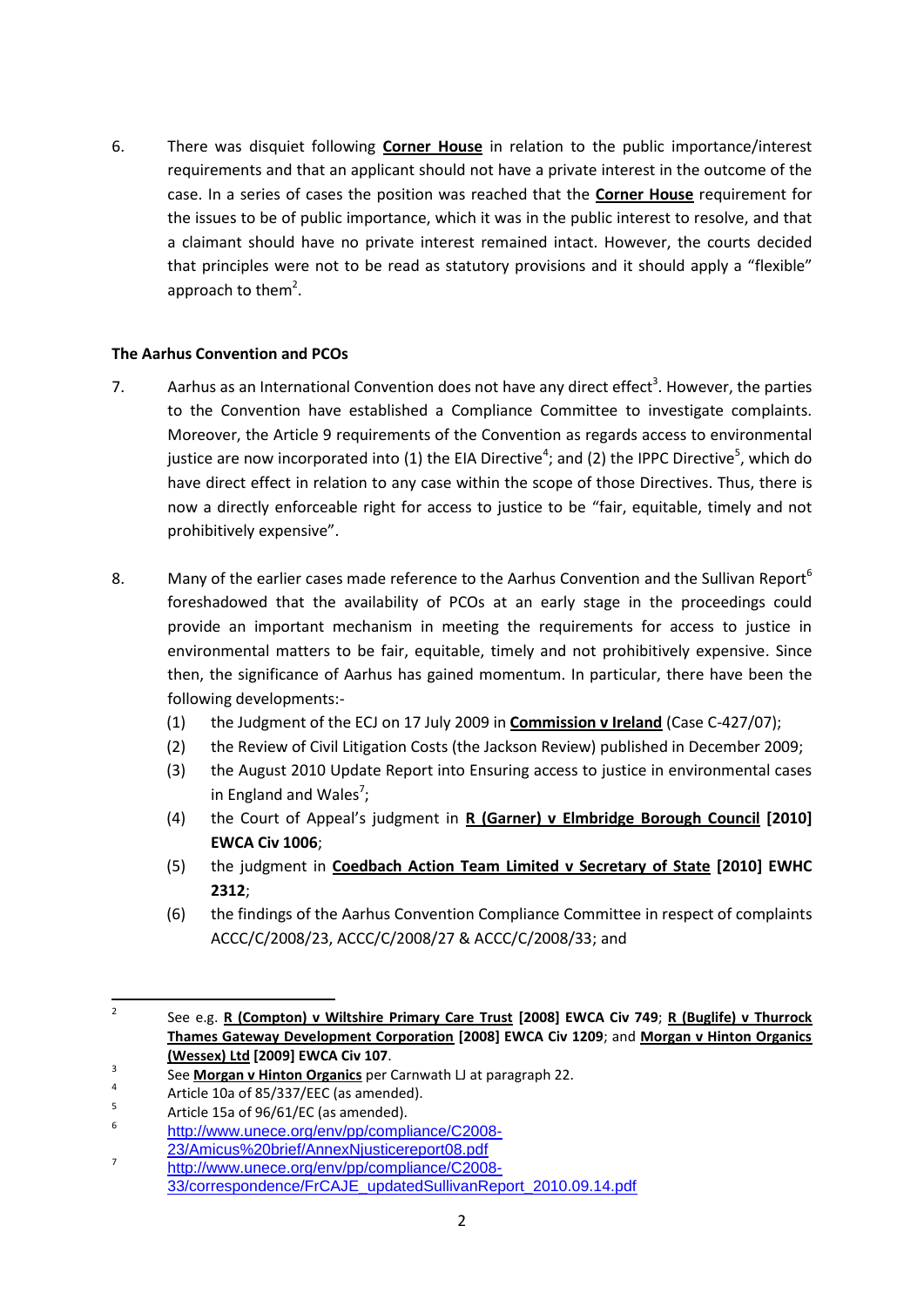(7) the hearing in November by the Supreme Court in **R (Pallikaropoulos) v Environment Agency**<sup>8</sup> .

## **Garner v Elmbridge BC**

- 9. **Garner** was concerned with a challenge brought by way of judicial review of a planning permission granted by Elmbridge Borough Council for the development of a site on the River Thames opposite Hampton Court Palace. The claimant, Mr Garner, was not a resident of the borough nor a local elector but he did have a particular interest in Hampton Court having worked for Historic Royal Palaces and objected to an earlier version of the development that was granted planning permission.
- 10. When filing his claim form, Mr Garner also indicated that he would be seeking a PCO. The application for permission was refused on the papers but was renewed. At the hearing before Nicol J on 2 March 2010, it was agreed that the application for permission should be adjourned to a rolled up hearing but that he should determine the PCO.
- 11. Nicol J refused the PCO applying the principles in **Corner House** because:-
	- (1) the challenge was not one where the issues were of general public importance and which the general public interest requires to be resolved (para. 27); and
	- (2) Mr Garner had not provided any evidence of his financial resources and it was therefore impossible to reach a conclusion that it would be fair and just to make a PCO or that it would be reasonable for him to discontinue the proceedings if a PCO was not made. Although reliance was put on Article 10a of the EIA Directive, the absence of any financial information did not take the matter any further [32] & [34 – 36].
- 12. Mr Garner appealed<sup>9</sup>. Sullivan LJ delivered the Judgement of the Court and, given his earlier conclusions in his Report, unsurprisingly allowed the appeal. He held that:-
	- (1) although they had to be applied flexibly, the principles set out it **Corner House** were settled. However, the Court had not had to consider in that or any other case whether those principles complied with the requirements of Article 10a of the EIA Directive [32];
	- (2) the EIA Directive had direct effect and as the CA recognised in **Morgon** some more specific modification of the costs rules might be required [32];
	- (3) the planning application was one which required EIA and the case was one to which the Directive applied and therefore it was necessary to modify the **Corner House** principles to secure compliance with the Directive, but only insofar as it was necessary to secure compliance [33];
	- (4) Mr Garner was a member of "the public" who had a sufficient interest because of his involvement over many years with applications that affected the setting of Hampton Court Palace;

<sup>-&</sup>lt;br>8 Judgment is awaited.

<sup>9</sup> **R (Garner) v Elmbridge BC [2010] EWCA Civ 1006**.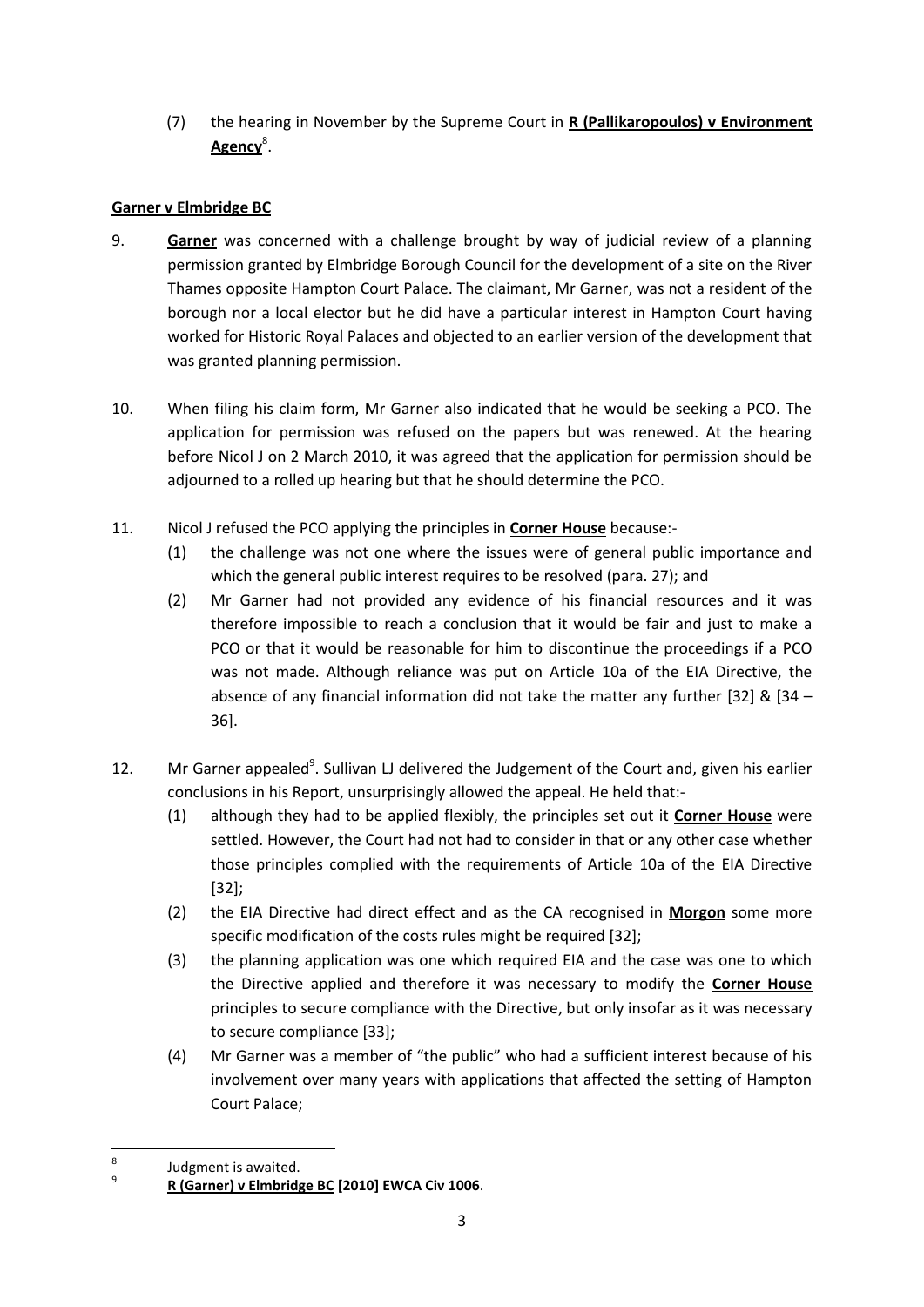- (5) in an Article 10a case there was no justification to show that the case is one of "general public importance" or that there is a public interest which required resolution of those issues because both the Convention and the Directive were based on the premise that it was in the public interest that there should be effective public participation in those cases to which the EIA/IPPC Directives applied. I.e. it is axiomatic that in relation to such cases that it was in the public interest that decisions are taken lawfully and that the public should be able to challenge the decisions taken in an effective review process [39]. Therefore, Nicol J was not entitled to refuse the PCO on the basis that Mr Garner's application did not raise any issues of general public importance which it was in the public interest to resolve [40];
- (6) the case raised an important point of principle, namely was the question whether the procedure is or is not prohibitively be answered by applying an objective or a subjective test (i.e. by reference to what costs an "ordinary" member of the public would be able to pay to meet the potential costs liability or by reference to the means of the particular claimant) or a combination of the two tests [42];
- (7) whatever the test was it was not a purely subjective one, as Nicol J had applied, as such a test would frustrate the intention of the Directive that members of the public concerned should have access to a review procedure that was not prohibitively expensive unless it considered what would be prohibitively expensive for an ordinary member of the public concerned [46];
- (8) the costs liability of £60,000 plus VAT was, if anything, an underestimate and most ordinary members of the public would be deterred from proceedings where the potential costs liability was twice the gross national average wage of £25,500 pa [50];
- (9) a purely subjective test which necessarily required the applicant to disclose publicly his personal financial circumstances might have a chilling effect of the preparedness of ordinary members of the public to challenge environmental decisions [51] & [52];
- (10) an applicant for a PCO can't have it both ways and expect not to have to pay cost if he loses but have unlimited recovery if he wins [53] and a reciprocal costs cap was not necessarily inconsistent with Article 10a [54]. However, whether a reciprocal costs cap was appropriate and the level would have to be decided on a case by case basis [54].

#### **Coedbach Action Team Ltd v Secretary of State**

- 13. In between Nicol J's and the Court of Appeal's judgments in **Garner**, the issue of whether a PCO should be granted in an environmental case again arose in **CAT v Secretary of State**.
- 14. In that case, the SoS granted consent under s.36 Electricity Act 1989 for construction and operation of 100Mw biomass generating station at Avonmouth in Bristol to Helius Energy Plc. Planning permission under section 90(2) Town and Country Planning Act 1990 was also deemed to be granted. There had been no objections to the development. Consequently, on 26 March 2010 the section 36 consent was granted without any Public Inquiry being held.
- 15. At the end of the 3 month period for judicial review, a claim challenging the SoS's decision was lodged. The claimant, CAT, was a private limited company set up to object to 2 biomass generating stations proposed to be built in Swansea and Coeadbach in Wales. It had 26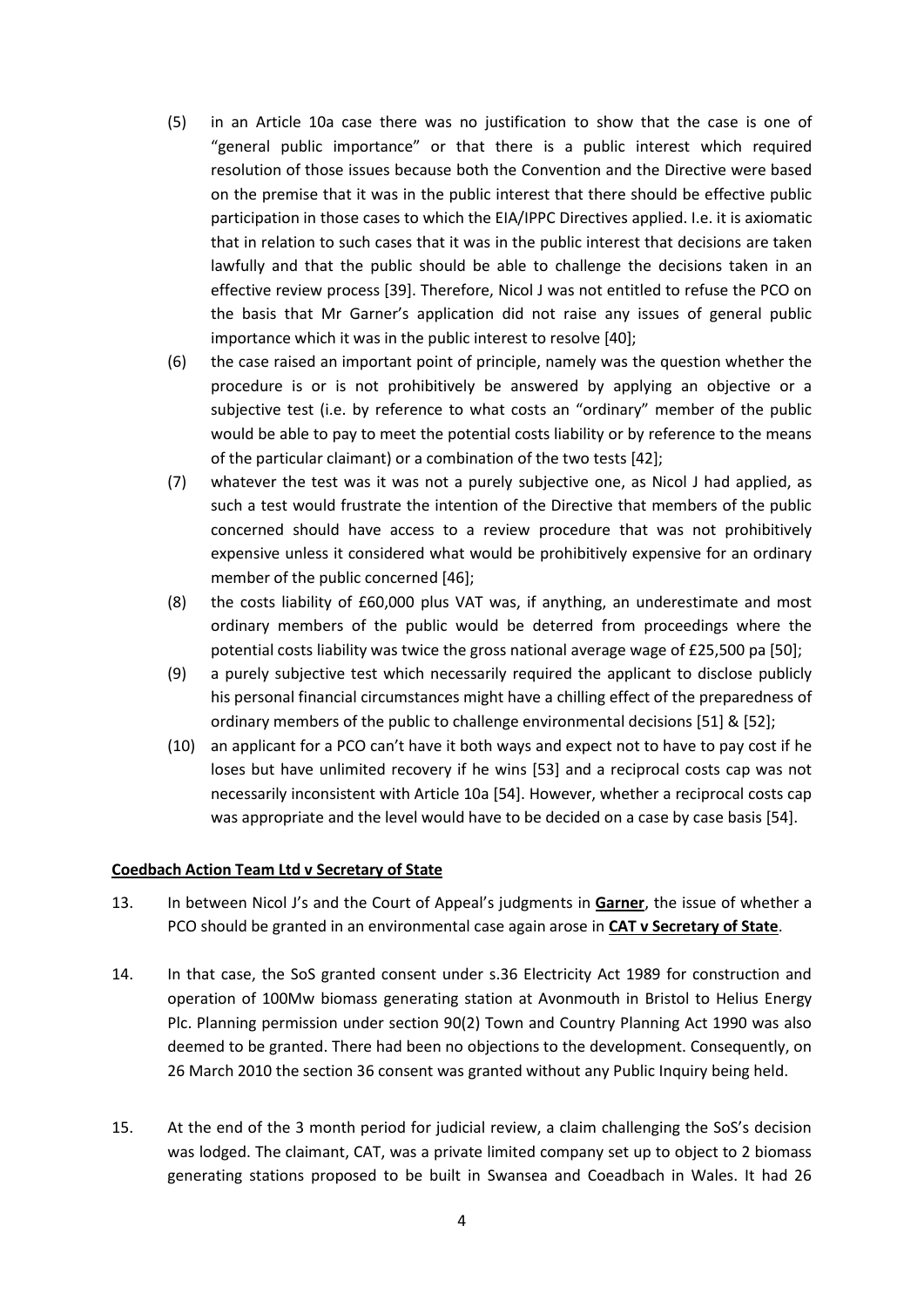members. The 2 Welsh schemes it had objected to were unrelated to the Avonmouth scheme. Planning permission for those schemes had been refused and appealed with the appeals to be determined at Public Inquiries. CAT was concerned that certain paragraphs in the Avonmouth decision letter would be relied on by the developers of the Welsh schemes to prevent CAT from presenting evidence at those Inquiries on the sustainability of the biomass fuel to be used to fire the power stations. CAT had not objected to or otherwise participated in the section 36 consent process for the Avonmouth scheme.

- 16. CAT also sought a Protective Costs Order (PCO) limiting its liability for costs to the SoS and Interested Parties to £2,500. It sought to justify the claim on the basis that it was a public interest case; that it wanted certainty as to the potential cost outcome; and that the claim was an environmental claim to which the EIA Directive and Aarhus Convention applied. It did not disclose any financial information nor indicate what the consequences for the legal proceedings would be if it was not given costs protection.
- 17. The Secretary of State and Helius both filed AoSs and Summary Grounds. Both submitted that permission to apply for judicial review should be refused because, *inter alia*, CAT lacked standing. Both relied on **Corner House** and on Nicoll J's judgment in **Garner**, in particular CAT's failure to disclose any financial information.
- 18. In July 2010, Beatson J refused CAT's PCO on the basis that it had not furnished sufficient information about (a) its resources; and (b) the consequences for the proceedings if no PCO was made.
- 19. In August 2010, CAT renewed its application for a PCO relying on the CA's Judgment in **Garner**. Shortly before the hearing, CAT served a Witness Statement stating that the individual members of the company did not wish to disclose their personal financial circumstances and that if a PCO was not granted it could not afford to continue with the litigation and would withdraw from the proceedings.
- 20. CAT argued that whether costs were prohibitively expensive had to be assessed objectively and that the failure to disclose its financial circumstances was not therefore a reason to refuse the PCO. Helius argued that:-
	- (1) **Garner** only modified the **Corner House** principles by (a) disapplying the public importance/interest requirement; and (b) applying a test which was not purely subjective when having regard to the financial resources of the applicant/respondent and to the amount of costs that were likely to be involved in a case;
	- (2) **Garner** did not decide that a purely objective test should be applied in assessing whether the costs were prohibitively expensive and some consideration could and should be given to the financial circumstances of the claimant in determining whether the costs in any particular case were prohibitively expensive;
	- (3) Article 10a was not engaged unless the Claimant could demonstrate that it was a member of the public with a sufficient interest even though the case was one to which the EIA Directive applied;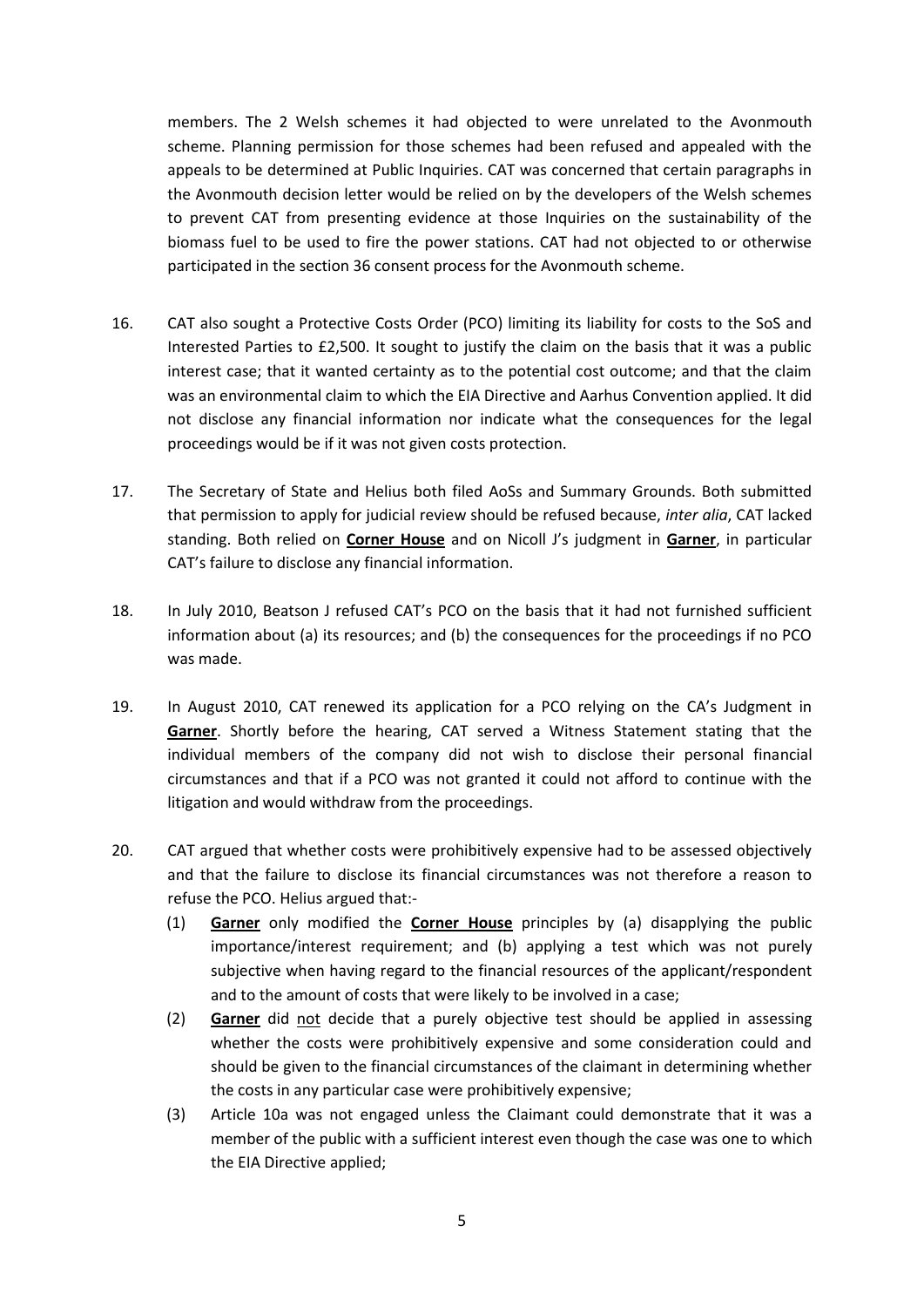- (4) if Article 10a was not engaged, e.g. because the Claimant didn't have a sufficient interest, then the **Corner House** principles applied in their unmodified form.
- 21. Wyn Williams J dismissed CAT's application with the reasoned Judgment being handed down on 16 September 2010. He held:-
	- (1) the EIA Directive did not proceed on the basis that every member of the public should have wide access to justice, only those who had a sufficient interest or maintained an impairment of a right [12];
	- (2) on the facts of the case CAT did not have a sufficient interest [29] and the EIA Directive was not therefore material to his decision whether to grant a PCO [33];
	- (3) there was a dirth of reliable information about the state of the CAT and those who directed its activities [20];
	- (4) in any event, the proceedings were not prohibitively expensive. In particular he concluded that the likely total costs of approximately £70,000 would not be prohibitively expensive for either a limited company and/or that if one looked to the membership of the company (about 25 people) a costs liability of approximately £3,000 per member would not be prohibitively expensive [36] & [37];
	- (5) the Claimant was a private limited company and, therefore, a PCO was unnecessary because as a company it could limit or extinguish its potential costs liability [39] & [40]; and
	- (6) it would be unjust to make a PCO on the facts of the case [42].
- 22. In concluding that CAT did not have a sufficient interest, Wyn Williams J took into account the fact that (a) CAT had neither objected to, nor participated in, the Avonmouth consent procedure; (b) the aims and objects of CAT were to protect its particular local environment (i.e. the Gwendraeth Valley); (c) CAT's sole purpose in challenging the Avonmouth decision was to prevent that decision being a material consideration in the determination of the Welsh schemes which CAT had objected to; and (d) CAT would be able to challenge those decisions under section 288 Town and Country Planning Act 1990 if legally flawed [29], [30] & [31].
- 23. The **CAT** case is currently subject to an application for permission to appeal to the Court of Appeal against the refusal of the PCO and of permission to apply for judicial review<sup>10</sup>.

## **R (oao Edwards and Pallikaropoulos) v The Environment Agency**

24. The **Pallikaropoulos** case concerns an appeal to the Supreme Court from a decision of the Supreme Court Costs Officers in the case of the same name<sup>11</sup>. Having taken her case to the House of Lords and lost her appeal, the claimant was ordered to pay the respondents' costs to be certified if not agreed. Following a hearing on 4 December 2009, Registrar Di Mambro and Master O'Hare handed down their decision on 15 January 2010 on 2 preliminary issues

 $10<sup>10</sup>$ <sup>10</sup> The oral hearing is fixed for 29 November 2010.

<sup>11</sup> **[2008] 1 W.L.R. 1587**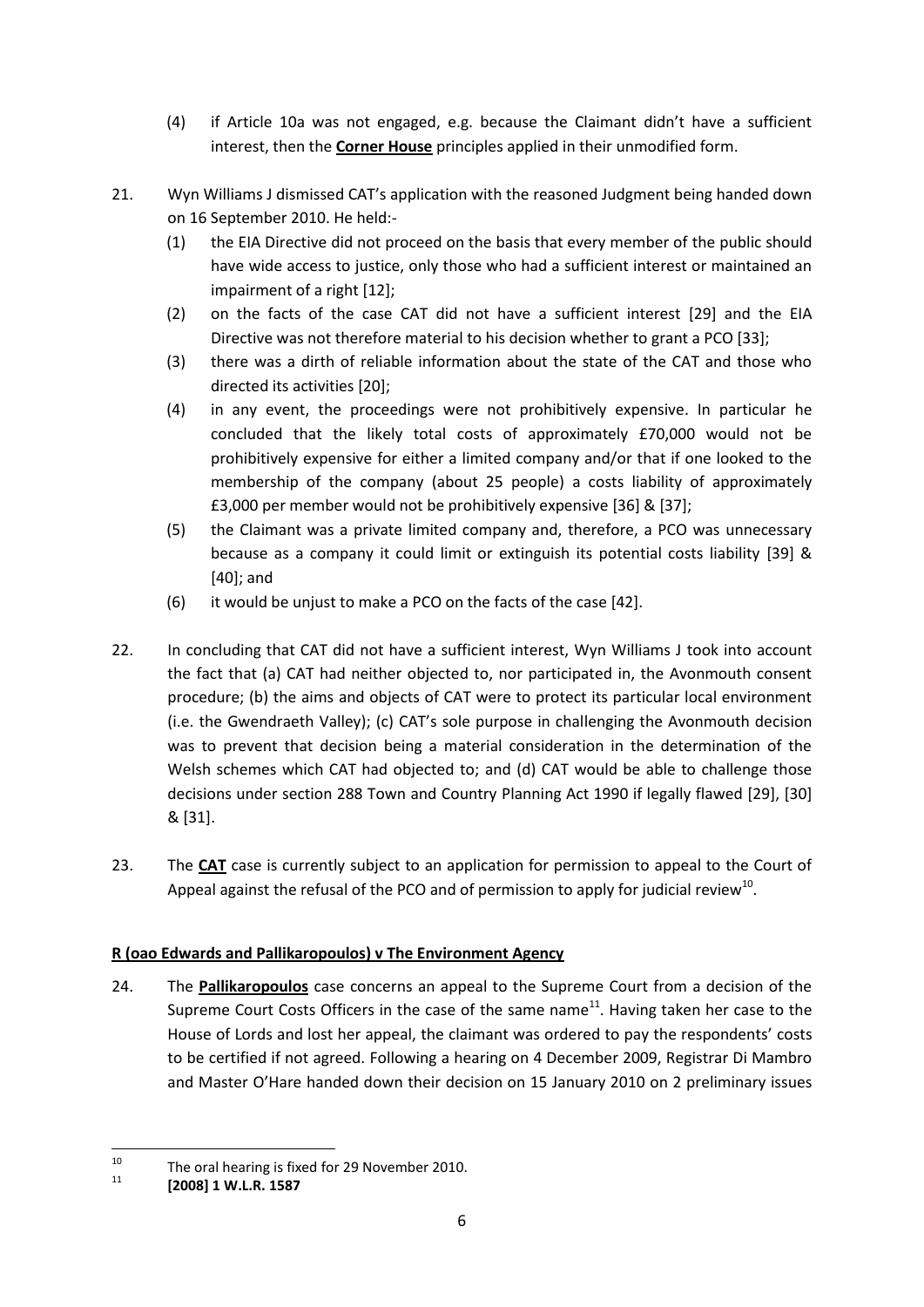which arose during the detailed assessment of the costs to be paid by Mrs Pallikaropoulos<sup>12</sup> and concerned the application of Articles 10a and 15a of the EIA and IPPC Directives. The preliminary issues were identified as being [9]:-

- (1) where a cost order has been made, whether the court assessing those costs has any jurisdiction to implement the EIA/IPPC Directives; and
- (2) if so, whether in the particular circumstances of the case, the Costs Officers should implement the Directives.
- 25. On the first issue the Cost Officers held that compliance with the Directives was a relevant factor for them to take into account on the detailed assessment of costs to which those Directives applied unless the Court making the costs order had already taken them into account when making the order [13]. Thus in deciding what costs it was reasonable for a party to pay it was appropriate to disallow any costs that the Costs Officers considered were prohibitively expensive [17]. However, in the absence of any authority on what was "prohibitively expensive", they adopted the test proposed in the Sullivan Report [18] before saying:-

"19. That seems to us to require us to start by making an objective assessment of what costs are reasonable costs. However, any allowance or disallowance of costs we make must be made in the light of all the circumstances. We presently take the view that we should also have regard to the following:-

- i) The financial resources of both parties.
- ii) Their conduct in connection with the appeal.
- iii) The fact that the threat of an adverse costs order did not in fact prohibit the appeal.
- iv) The fact that a request to waive security money was refused and security was in fact provided.
- v) The amount raised and paid for the Appellant's own costs."
- 26. The second issue concerned whether Mrs Pallikaropoulos was prevented by issue estoppel from relying on the Aarhus Convention given that she had raised the issue on two occasions in the House of Lords and on both occasions had had her arguments reiected $^{13}$ . However. the Costs Officers took the view that in refusing to waive security and the PCO and in making the costs order against Mrs Pallikaropoulos, the House of Lords had not reached any decision on the implications of the Directives [23] – [25] & [27].
- 27. With the agreement of the parties the Costs Officers deferred any assessment of what costs Mrs Pallikaropoulos should reasonably pay taking account of the Aarhus Convention pending any appeal. However, they did say [25] that:-

 $12$ The Environment Agency claimed £55,810 and the Secretary of State a further £32,290 i.e. approximately £88,000 in total.

<sup>&</sup>lt;sup>13</sup> The first occasion was in respect of her application for a waiver of security monies and a PCO. The second was when the HL made the costs order which led to the assessment before the Costs Officers.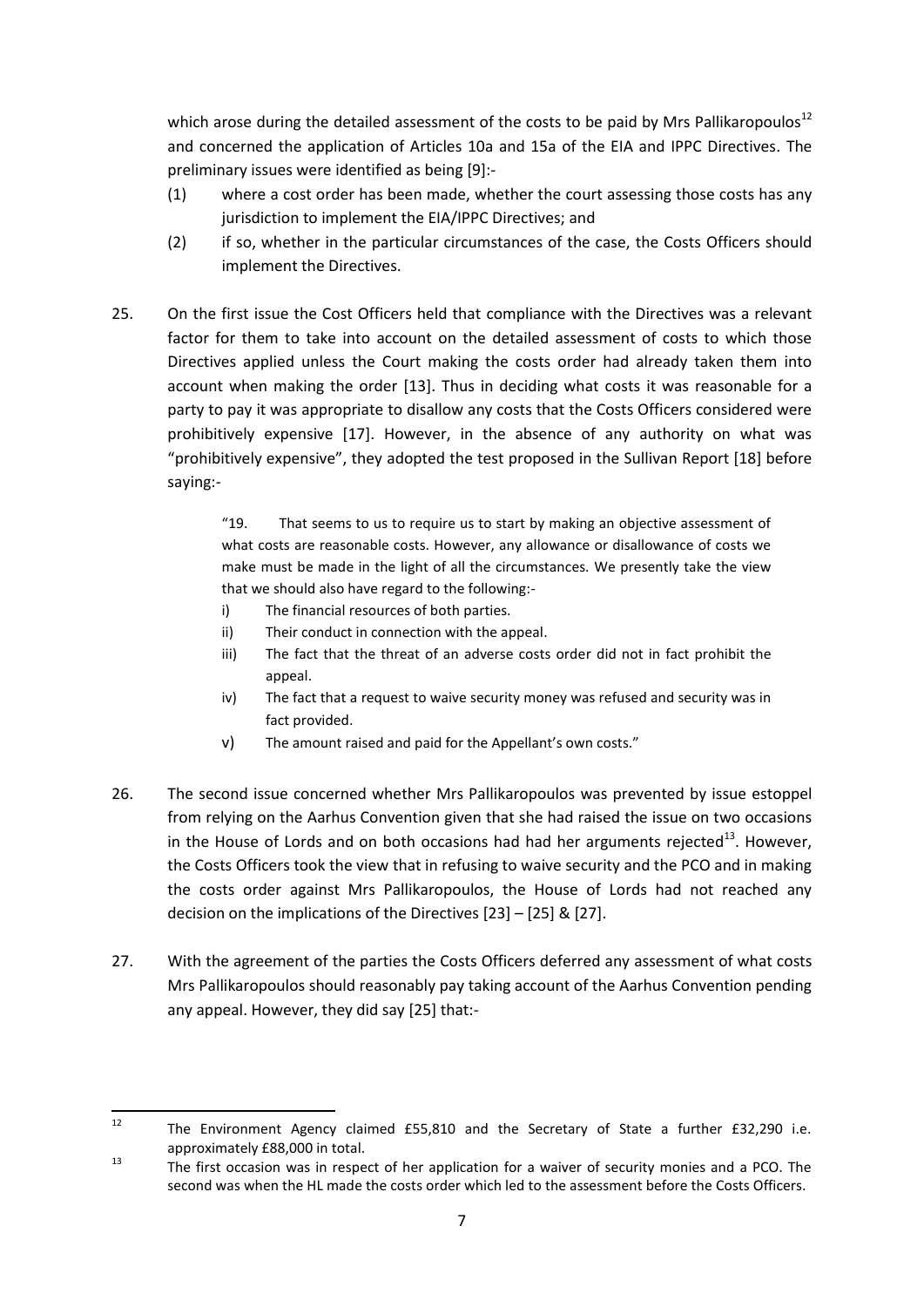"Whilst it is difficult to imagine circumstances in which it would be appropriate for us to allow less than £25,000 if the Respondents' costs would otherwise reasonably exceed that sum, it is not in theory impossible that we should do so."

28. An appeal against the Cost Officers' decision was heard by the Supreme Court on 11 November 2010 and judgment is awaited. The arguments included whether the test of "prohibitively expensive" was a purely subjective one (as argued by the EA) or a purely objective one (as argued by Mrs Pallikaropoulos). However, Mrs Pallikaropoulos has asked for a reference to the ECJ as to the meaning of "prohibitively expensive" and there is a very real possibility that the SC will accede to that request. If it does it will be at least 18 months to 2 years before any definitive ruling is given by the ECJ.

#### **ECJ and Aarhus Compliance Committee findings**

- 29. In this paper I have focused on the domestic cases. However, the ECJ's decision in **Commission v Ireland** should be read because in that case the ECJ found that the Republic of Ireland had failed to transpose the requirements in Articles 10a and 15a of the EIA/IPPC Directives and the Commission has sent the UK a letter of possible infraction proceedings for similar non-compliance following a complaint made by CAJE. Should those procced it is hard to think that the outcome would be any different.
- 30. Similarly, the Compliance Committee's findings in relation to the complaints are important because in each case it found a breach of Article 9 of the Convention. In the complaint by Cultra Resident's Association (ACCC/C/2008/27) the Committee found that an order for it to pay £39,454 to the defendant following the dismissal of its claim for judicial review of the decision to expand Belfast City Airport was prohibitively expensive. However, at the other end of the spectrum, in the complaint by Morgon (ACCC/C/2008/23) the Committee found that an order for him to pay £5,130 was not prohibitively expensive.

#### **Where do these developments leave us?**

31. Had the position stood still after **Garner** there might have been a reasonable degree of certainty as regards the availability of PCOs in environmental cases and prospective claimants might reasonable have expected that the chances of securing a PCO had improved significantly. However, the decision in the **CAT** case, decided within days of the approved transcript in **Garner** being made available, demonstrates that applications for PCOs will not be granted as a matter of course and that the particular facts of each case remain highly relevant to the discretion the Court has whether or not to make such orders. Moreover, if the SC does make a reference to the ECJ in the **Pallikaropoulos** case it is likely to be at least many months, and possibly years, before definitive guidance is provided as to what is "prohibitively expensive" and whether the test is an objective or a subjective one or a mixed test. In the meantime, claimants will continue to apply for PCOs in cases to which the EIA and IPPC Directives apply and in non-environmental cases. Conversely, defendants and interested parties will continue to resist them.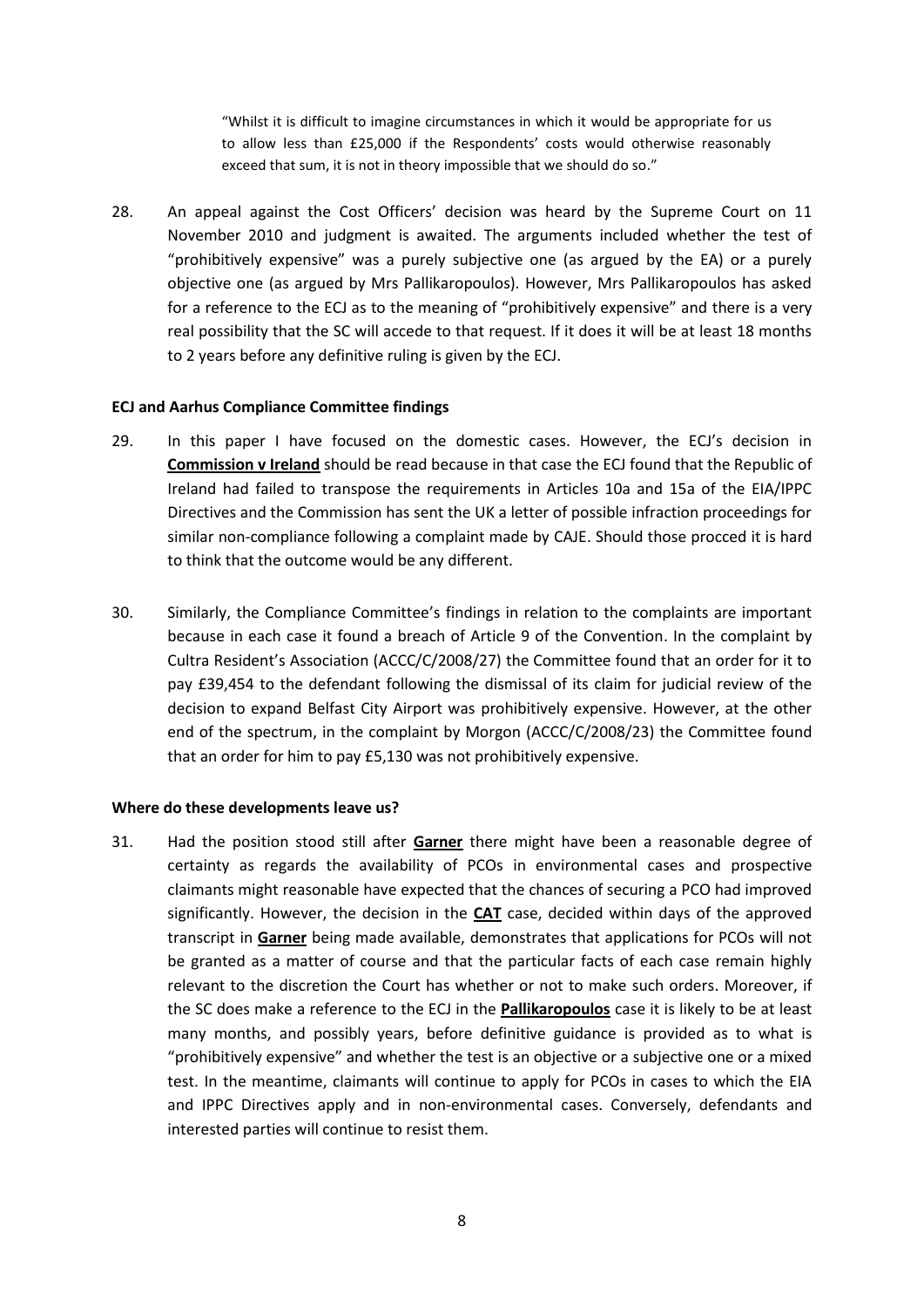32. What approach is taken to such applications will largely depend on (a) whether the case is one to which the EIA/IPPC Directives apply; and (b) on which side of the argument the party to the litigation stands.

## **Non-environmental cases<sup>14</sup>**

33. The position here is relatively straight forward. PCO's should be determined against the full suite of **Corner House** principles albeit that they should be applied flexibly and **Garner** does nothing to modify those principles. Thus reference should be made by those who seek a PCO and those who want to resist one to the **Corner House** case and the more recent decisions in cases such as **Compton**, **Buglife** and **Hinton Organics**.

## **Environmental cases to which the EIA/IPPC Directives apply**

- 34. In these cases **Garner** has modified the **Corner House** principles such that there is no requirement to demonstrate that the issues raised are ones of public importance which it is in the public interest to resolve and whatever the test is in determining the financial circumstances of the applicant for the PCO in deciding whether the proceedings are likely to be prohibitively expensive the test is not a purely subjective one. Otherwise, the **Corner House** principles apply.
- 35. In these cases, the strategy and arguments are less clear cut and I offer the following thoughts depending on which side of the litigation line you fall.

## *Applicants seeking a PCO in environmental cases*

 $14$ 

- 36. Applicants ought to consider the following:-
	- (1) highlight the basic purpose and public interest in environmental litigation and the protection that Aarhus is intended to confer in those cases to which the EIA/IPPC Directives apply. By definition these are cases which raise issues of public importance in respect of which it is in the public interest to ensure that there is wide access to justice so that decisions taken in such cases are lawful;
	- (2) be careful about selecting the claimant. The court may take a different view as to whether the proceedings are prohibitively expensive if the claimant is a limited company (as it did in **CAT**) or an unincorporated association than if it is an individual. If the claimant is an individual, their financial circumstances are likely to be relevant even if they are not the sole determinant;
	- (3) carefully consider whether the claimant has standing. Even if the case is one to which the Directives apply, Articles 10a/15a are not engaged and the applicant will not benefit from the more relaxed approach to the grant of PCOs set out in **Garner** unless they have standing (see **CAT**). Remember, that for the purposes of Articles 10a/15 non-governmental organisations are deemed to have standing;

<sup>14</sup> Non-environmental cases includes those cases which might well engage environmental issues but do not engage the EIA or IPPC Directives.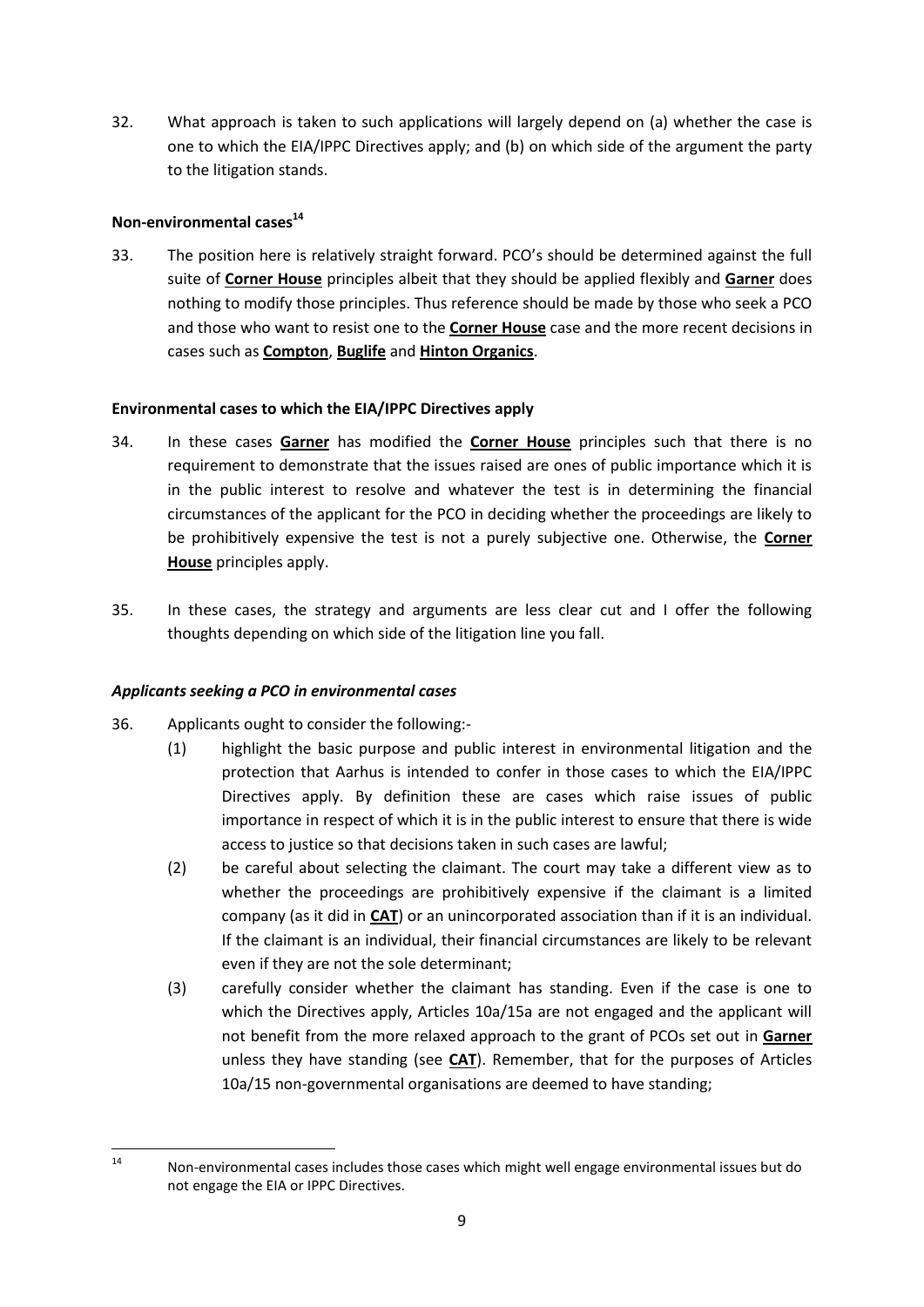- (4) applications for PCOs ought to explain in detail why a PCO is required (including any persuasive subjective financial information);
- (5) recognise that the Court may well impose a reciprocal costs cap and explain clearly why any such cap has to be set at a sufficiently high level for there not to be a deterring effect; and
- (6) make the PCO application at the earliest possible stage to maximise the protection afforded by it (it is not unknown for a claimant to get the prospective defendant to agree to a PCO even before a claim has been lodged).

## *Resisting PCOs in environmental cases*

- 37. For those that are resisting PCOs the following matters ought to be borne in mind:-
	- (1) don't assume that in the light of **Garner** that PCO will be difficult to resist. The **CAT** case demonstrates that they can be resisted;
	- (2) the **Corner House** principles are only modified by **Garner** in relation to those cases where the EIA/IPPC Directive applies;
	- (3) don't assume that in a case to which the EIA/IPPC Directives apply that Articles 10a/15a are engaged. Even if the claim is one to which the Directives apply, Articles 10a/15a are only engaged if the claimant is a member of the public with a sufficient interest;
	- (4) the Court in **CAT** did not make a distinction between the test of "sufficient interest" for the purposes of Article 10a; and section 31(3) of the Senior Courts Act 1981. Therefore, if there is real doubt over the sufficiency of the claimant's interest to bring judicial review proceedings in the first place he is unlikely to have a sufficient interest for Articles 10a/15a to be engaged;
	- (5) there is a distinction drawn in Articles 10a/15a between non-governmental organisations promoting environmental protection who meet any requirements under national law. Such NGO's are deemed to have an interest and rights capable of being impaired (see e.g. Articles 10a and 1(2)). Other organisations and individuals have to demonstrate that they have an interest or an impaired right;
	- (6) carefully consider what financial information has been disclosed **Garner** did not hold that whether proceedings are prohibitively expensive is to be judged purely objectively. It only decided that the test was not a purely subjective one;
	- (7) carefully consider the claimant's legal capacity and his interest (e.g. individual, company or unincorporated association). Even if the claimant has a sufficient interest to engage Article 10a, its legal capacity has a bearing on whether the costs in the case are prohibitively expensive. If the claimant is a company, it is questionable whether a PCO should be made at all because of its ability to extinguish or limit its potential costs liability. Even if the inherent costs protection a limited company enjoys is not sufficient to resist a PCO in principle<sup>15</sup>, in **CAT**, Wyn Williams J concluded that a total costs bill of £70,000 would not be prohibitively expensive to

<sup>15</sup> <sup>15</sup> In **Garner**, the CA granted a PCO to all three appellants including Keith Garner Limited notwithstanding Sullivan J's (as he then was) conclusions as regards the liability of limited companies and whether in such cases security for costs should be ordered  $-$  see paragraphs 56  $-$  58 of the Sullivan Report.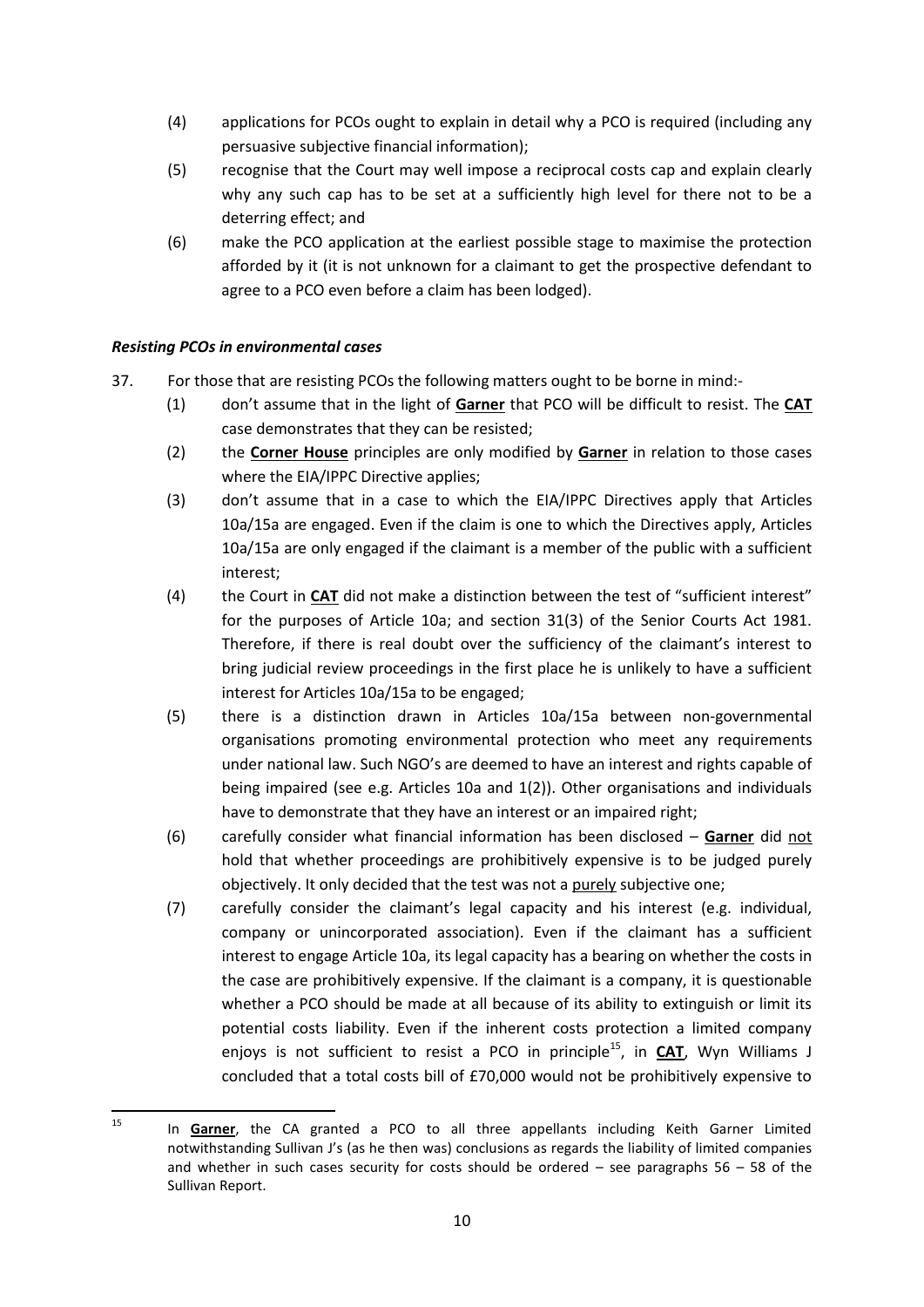many limited companies or if one looked beyond the company to a potential outlay of about £3,000 to each of its members;

- (8) if the claimant is a limited company and it applies for a PCO carefully consider whether it should be asked to provide security for costs<sup>16</sup>;
- (9) critically look at the evidence and ask whether if a PCO is not made the applicant will probably discontinue the proceedings and whether it would be reasonable for him to do so. Similarly, ascertain whether the applicant's representatives are acting pro bono or under some other costs arrangement – these **Corner House** principles are left untouched even if Article 10a is engaged;
- (10) if a claimant applies for a PCO, consider making an offer agreeing to a PCO with a reciprocal costs cap and or asking the Court to impose a reciprocal costs cap. Sullivan LJ in **Garner** said that the claimant in that case could not have it both ways *"... the requirement in Article 10a is that the review procedure shall not be prohibitively expensive, not that it shall be prohibitively expensive for only one of the parties engaging in the review process."*;
- (11) if you are not the first defendant, or are an interested party, be realistic about your prospects of being awarded a second set of costs. If a second set of costs is unlikely to be awarded, consider undertaking not to seek to recover some or all of your costs if a PCO application as it made may help to persuade the Court that the potential costs are not prohibitively expensive – the fact that the interested parties in **Garner** did not undertake not to claim their costs at the rolled up hearing was a factor which Sullivan J appears to have taken into account in granting the PCO. In **CAT**, Helius gave an undertaking not to seeks its costs of the rolled up hearing, thereby giving greater certainty to the likely costs; and
- (12) don't lose sight of (a) the overriding objective which is to enable to the Court to deal with cases justly (CPR  $1.1$ ) – if a claim is manifestly without merit, it would be unjust to limit the costs exposure of a claimant; (b) the general costs rule (CPR 44.3) that the unsuccessful party will be ordered to pay the costs of the successful party; and/or (c) that it is for the court in its discretion to decide whether it is fair and just to make a PCO in the light of the **Corner House** principles.

## **Other costs cases**

- 38. The principles applied to awards of costs in planning cases are long established and too well known to rehearse here. However, **R (oao English) v East Staffordshire Borough Council [2010] EWHC 2744** contains a timely reminder of what costs are ordinarily recoverable by a defendant or interested party who successfully resist the grant of permission for judicial review.
- 39. PD54 8.6 states that where a defendant or any party attends a hearing on the question of permission to proceed with judicial review, the court will not generally make an order for

<sup>16</sup> 

<sup>16</sup> See **R v Leicester County Council, ex parte Blackfordby and Boothorpe Action Group Ltd [2001] Env. L.R. 2**; and **Residents Against Waste Site Ltd v Lancashire County Council [2007] EWHC 2558**.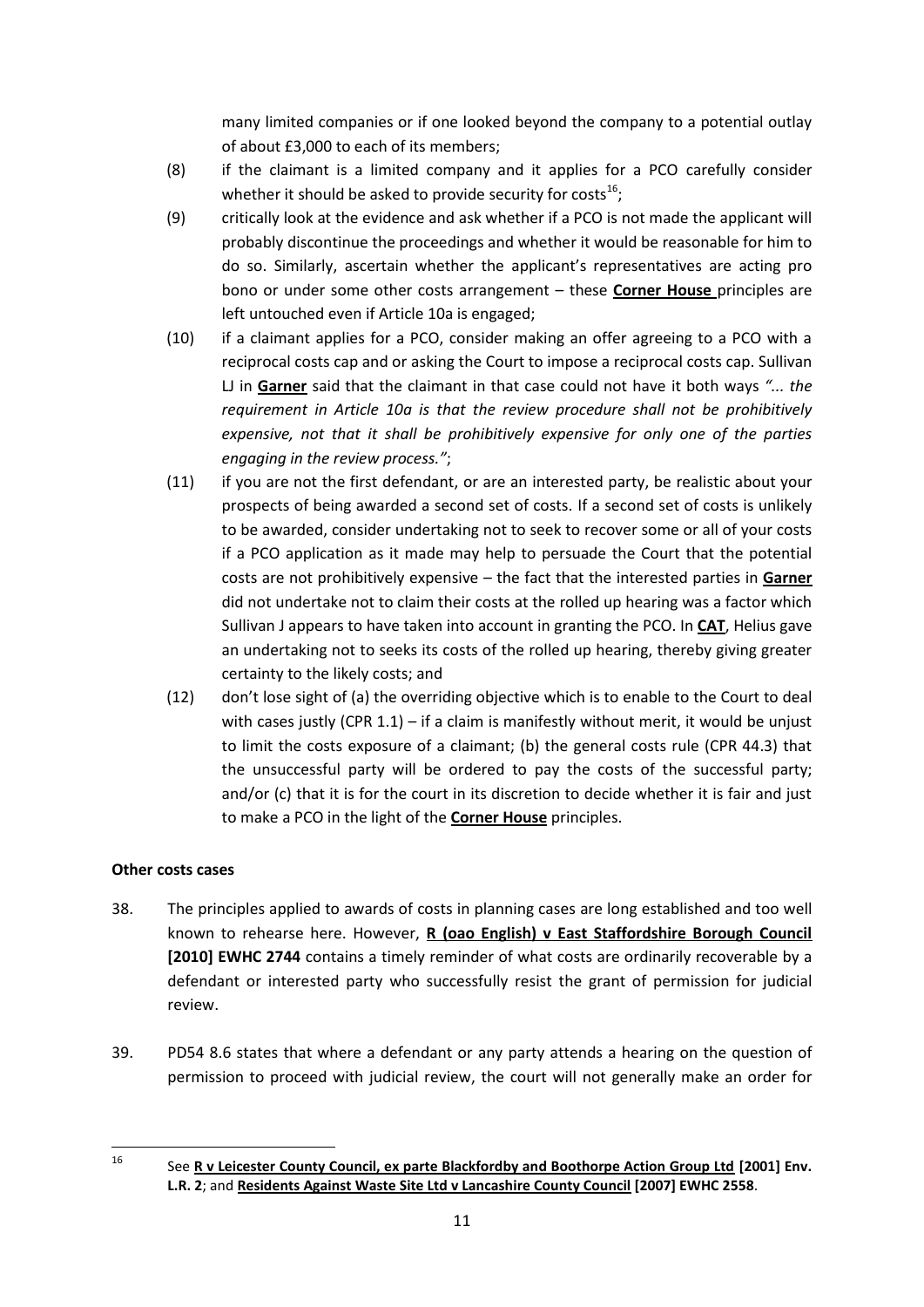costs against the claimant. However, in **Mount Cook<sup>17</sup>**, the Court of Appeal held that in a case to which the Pre-Action Protocol applies and where a defendant or other interested party has complied with it, a successful defendant or other party at the permission stage who has filed an acknowledgment of service pursuant to [CPR 54.8](http://login.westlaw.co.uk/maf/wluk/app/document?src=doc&linktype=ref&&context=4&crumb-action=replace&docguid=I71F54A60E42311DAA7CF8F68F6EE57AB) should generally recover the costs of doing so from the claimant, whether or not he attends any permission hearing. Thus, it is normal practice for the defendant and any interested party to include a claim for costs, and attach a schedule of those costs, in the acknowledgment of service so that the judge determining the application can make an appropriate costs order if permission is refused.

- 40. In **English**, the grant of planning permission by East Staffs BC to National Football Centre Ltd for 28 detached houses as enabling development for a national football centre of excellence for training and development was challenged by Mr English. The council and NFC Ltd, as an interested party, filed acknowledgments of service and summary grounds resisting the grant of permission for judicial review.
- 41. The Court ordered an expedited oral hearing attended by the parties. At that hearing permission for judicial review was refused and both the council and the interested parties made applications for costs limited to their preparation costs and acknowledgment costs and, in the case of the interested party only, the costs of preparing evidence.
- 42. The claimant resisted any order for costs which went beyond the acknowledgement costs relying on 2 earlier decision of the Court of Appeal<sup>18</sup>. However, the judge concluded that:-

"59 Whilst in a straightforward case, it can legitimately be said that the defendant or an interested party should limit himself to summary grounds of resistance, this is not a straightforward case. The planning decision which is under attack is of national importance given its impact on the viability of the proposed centre of excellence. Furthermore, the grounds raised by the Claimant were ones which required some detailed analysis and dissection by both the Council and the FA/NFC Ltd if they were to be challenged effectively. NFC Ltd was also entitled to put into its grounds submissions about lack of promptness.

60 I reject the suggestion on behalf of the Claimant that it would have been sufficient or even appropriate to put in just summary grounds of resistance. However, I am not convinced that it was necessary for NFC Ltd to go beyond the detailed grounds of resistance which they did file, by also filing the witness statements they produced.

61 In my judgment, the right order is that the Council and NFC Ltd should recover from the Claimant both their reasonable preparation costs and their acknowledgment costs

<sup>17</sup>  $17$  **[2003] EWCA Civ 1346.** 

<sup>18</sup> **R (Roundham & Larling Parish Council) v Breckland Council [2008] EWVA Civ 714**; **R (Davey) v Aylesbury Vale District Council [2007] EWCA Civ 1166**. The **Davey** case is particularly important because at paragraph 21 Sedley LJ set out the principles that should be applied in determining whether, in addition to acknowledgment costs, the pre-permission or preparation costs of a successful defendant/interested party were ordinarily recoverable.